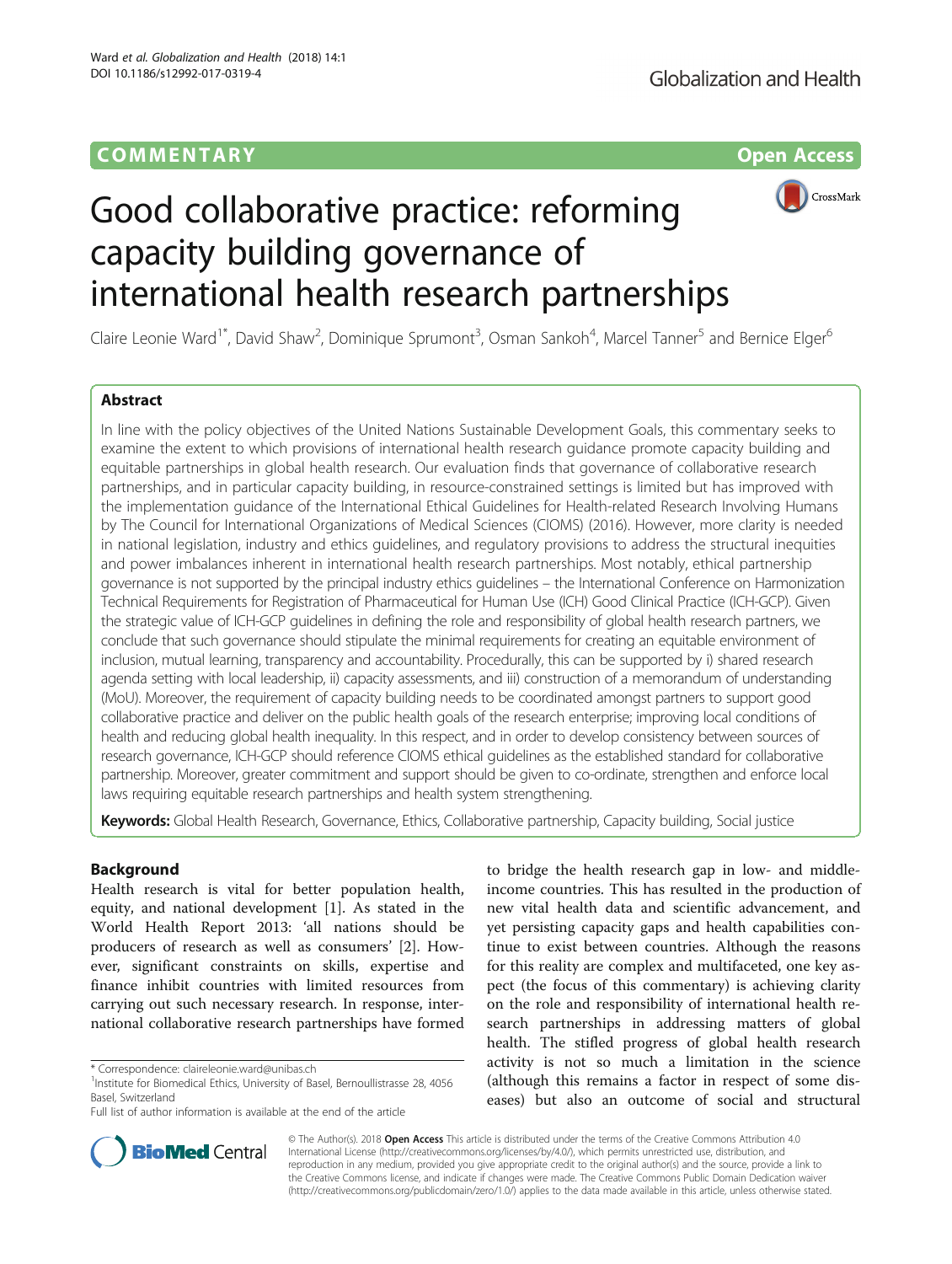inequality [[3\]](#page-4-0). This has affected global health priorities, including which research agendas are funded, for which target populations are health interventions designed, and how the costs, risks and benefits of research are shared. To date, partnership approaches have sustained old ghosts: north-south dependency, distorted health research priorities, weak and unprepared health care systems, underutilized local professionals and knowledge, unfair distribution of risks and benefits and insufficient access to life-saving interventions for populations most in need [\[4](#page-4-0), [5\]](#page-4-0). Such factors destabilize regional development, health equity and the health of populations suffering from both endemic disease and poverty. Given this question regarding the responsibilities of ethical partnerships, this commentary explores the extent to which international health research guidelines and legislation a crucial source of governance - require equitable partnership structures, and in particular capacity building. Fulfilling the obligation to engage in capacity building in this context means the advancement of systems, expertise and infrastructures of health research capabilities through improvement to operational, institutional and individual functions [[6\]](#page-4-0). Capacity building is an ethical obligation premised on the principles of social justice and health equity; the principles respectively require the equitable distribution of risks and benefits in health research (social justice) and equal access to the resources needed to improve and maintain positive health outcomes (health equity) [\[7](#page-4-0)]. The objective of capacity building is to "develop individuals, organizations and societies (individually and collectively) to perform functions, effectively, efficiently and in a sustainable manner to define objectives and priorities, build sustainable institutions and bring solutions to critical national problems" [[8\]](#page-4-0). As recognized by other authors, a strengthening effect through partnership may also be possible in highincome countries and across a broad variety of collaborative arrangements [\[9](#page-4-0)].

Where governments are unable to sufficiently establish the infrastructure, skills, and systems to conduct health research, there is an ethical duty amongst the partners of an international collaborative to build and support capacity. This is crucial in respect of addressing public health. For example, the process of building and strengthening public health capacities (in part through collaborative research) is necessary for the function and effective implementation of the International Health Regulations [\[10](#page-4-0)]; an international agreement of all WHO member countries designed to strengthen health security through sample collection and information sharing [\[11](#page-4-0)]. Failure to collaborate, or collaborate effectively, slows national and global responses to disease threats and places lives at risk, disproportionately affecting the most vulnerable [[12](#page-5-0)]. The need for capacity building to establish equitable and sustainable collaborations is strongly advocated by the UN Sustainable Development Goals and the latest CIOMS ethical guidance update. Practically, the commitment of partners to capacity building is crucial for global health research to overcome inherent power differentials within collaborative research, to support local research-leadership and, to fully engage and integrate research into local healthcare settings. Fulfilling these capacity building objectives ensure that health research is able to respond to local health needs and can assure [\[13](#page-5-0)] the safety and health of local and global populations [\[12\]](#page-5-0).

Increasingly, international collaborative research is being asked to consider the local interests of resourceconstrained partners and the responsibility of collaborations to safeguard against the potential for structural exploitation when operating in resource-constrained settings [\[6](#page-4-0), [14](#page-5-0)]. In some instances, research partnerships have actively (and explicitly) incorporated capacity building objectives in conjunction with disease and intervention research [[4,](#page-4-0) [15](#page-5-0)–[18](#page-5-0)]. This approach has not only been regarded as ethical but also essential for responding to local health needs, through bolstering both the health-related social structures, and addressing the urgent health needs of the affected populations [\[6](#page-4-0), [19](#page-5-0)]. Research collaborations are central to the exchange of capacity. The professional and institutional links that form within multinational networks create a partnership-platform for expertise sharing, knowledge transfer and system strengthening [\[12](#page-5-0)]. However, attempts to establish effective capacity development approaches in global health research remain disjointed and inconsistent [[20\]](#page-5-0).

The commentary in this instance reflects on collaborative global health research partnerships operating in resource-constrained settings. These settings are characterised by poverty, weak healthcare systems, and high burdens of diseases; conditions that disproportionately affect disadvantaged populations and sustain vicious cycles of impoverishment [\[21](#page-5-0)–[23\]](#page-5-0). The major concern of global health research is that despite increased investment in research programs with multiple international partners, there has been much less advancement in lowand middle-income countries accruing their own research capacity and strengthened systems of health to protect their populations [\[24](#page-5-0)]. This is ethically challenging and compromises the overall goals of collaborative research to improve public health and reduce global health disparities [[2, 4](#page-4-0)]. For global health research partnerships to successfully respond to the health needs of vulnerable populations living in low-resource settings, an international collaborative partnership must succeed in addressing a range of complicated objectives: on the one hand generating health data and generalizable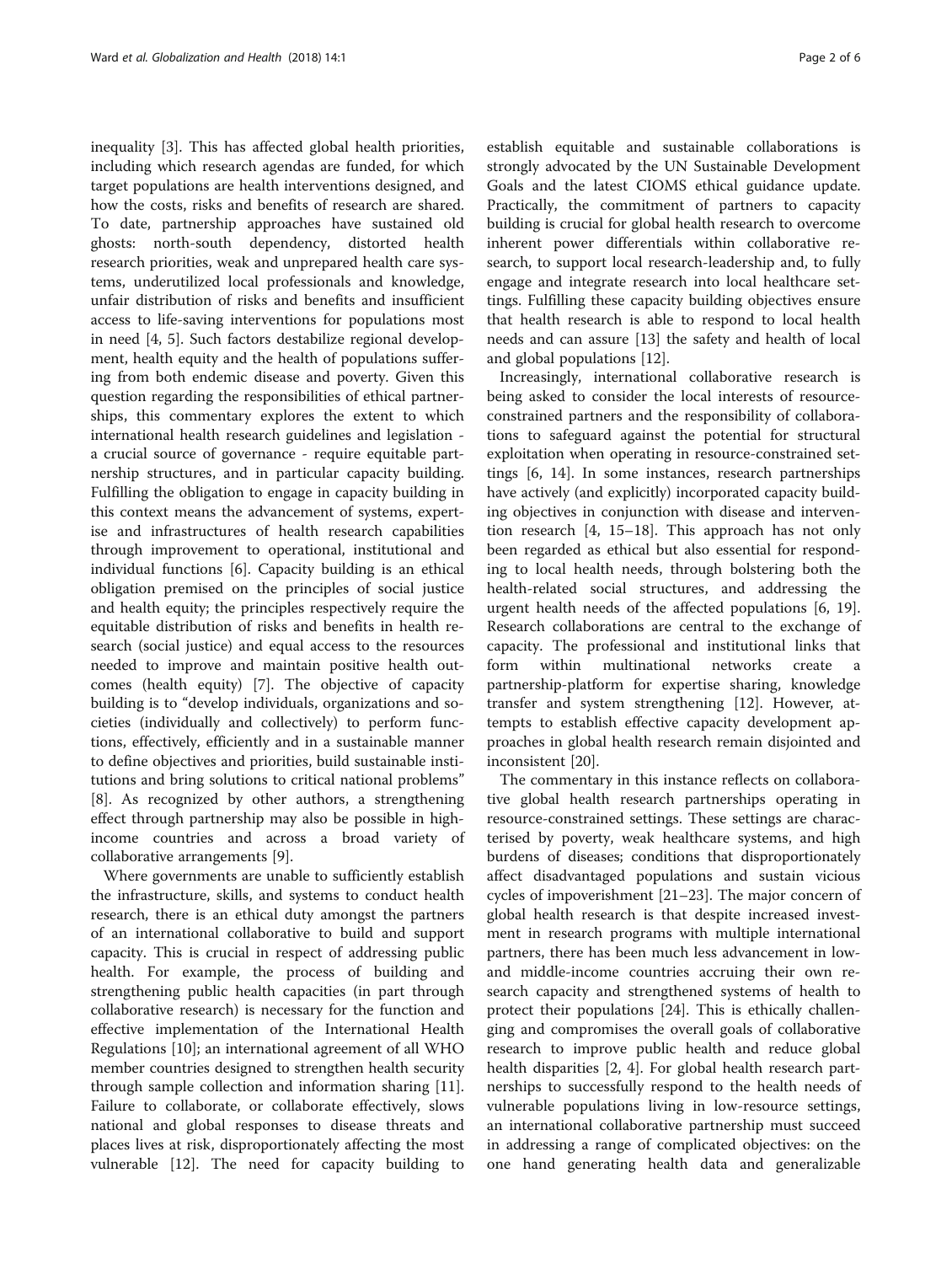knowledge (the scientific goals), whilst on the other hand, attending to structural limitations of resources and infrastructure (the capacity goals). This requires navigating a diverse set of challenges including a range of access barriers to effective interventions and under developed health and research systems. Accounting for these different goals is important to deliver on the overall public health objective of improving conditions of health, both locally and globally.

The recognised need for global research capacity worldwide represents a new shift in thinking, with the objective being to provide all countries with health capabilities to monitor, prioritize and maintain local conditions of good health. This approach is founded on the idea that there is no global health security, without global health justice protecting health as a human right. Meeting this commitment requires locally relevant, system-integrated health research. The spread of the Ebola and Zika viruses outbreaks are just two recent cases that exemplify why local capacity is both urgent and necessary to protect the health of populations both within countries and worldwide [[11,](#page-4-0) [25, 26](#page-5-0)].

## A changing governance landscape

Over time, as global health research has advanced, legislation and ethics guidelines have had to change, challenged with shifting paradigms: scientific advancement, the recognition of human rights, societal development and evolving international commitments. On the whole however international health research governance and guidance has been slow to, and inconsistent in, recognizing the principle of sustainable capacity building [\[27](#page-5-0)].

Endorsing the role of capacity building in partnerships has been reinforced by the United Nations Sustainable Development Goals (SDGs), 2015, (agreed upon by 193 countries) and the CIOMS guidelines (2016). These two recently published guidance documents incorporate capacity building into the standards they set, and this indicates commitment to a change in approach, at least within policy. In particular, Goal 17 of SDG states, "Enhance North-South, South-South and triangular regional and international cooperation on and access to science, technology, and innovation and enhance knowledge sharing on mutually agreed terms." Additionally, Goal 17 also has a standalone Capacity Building Task which states, "Enhance international support for implementing effective and targeted capacitybuilding in developing countries to support national plans to implement all the sustainable development goals, including through North-South, South-South, and triangular cooperation." These high-level international commitments now need to be translated into practical activities on the ground. The responsibility to do so rests with governments, legislatures, industry, NGOs and civil society.

In line with this new agenda of capacity strengthening, the latest version of the ethical research guidelines from CIOMS (2016), provides structured guidance for fulfilling capacity building objectives and equitable partnership within programmes of collaborative research [\[28](#page-5-0)]. Focusing in on the structure and responsibilities of partnership recognizes all stakeholders as equal, shifting the decision-making structure away from the donorrecipient dynamic often present in north-south collaborations. Addressing the ethics of the partnership in a way that goes beyond traditional research ethics (sound science, participant safety and autonomy), the CIOMS guidelines identify a crucial point: the act of entering into partnership has accompanying ethical responsibilities. This marks the need for collaborative research partnerships to contribute to sustainable capacity building activities that brings structured changes to local skills, knowledge, and systems. This is important because aiming to combat one specific health disease through collaborative research or even providing a oneoff research training amongst partners will not alone secure conditions of good health for a population; co-ordinated commitment towards institutional and national capacity building is also required. Threats to health will always evolve and emerge and therefore public health requires the presence of functioning, and responsive, health and research systems. As such, CIOMS guideline states that research projects should have "local principal investigators". This requirement ensures community consultation, context-relevant deliberative decisionmaking and engagement with local partners and research programs that integrate with local healthcare settings. As stipulated by the updated Guideline 8, "engaging with the community is necessary to deliver on the social value of research and respect for individual and community rights" [[28\]](#page-5-0). To fulfil this objective, it is important to have partnerships that are not led solely by the funding partners, and this is achieved through ethical partnership governance – good collaborative practice - that recognises the contribution (financial or otherwise) or all partners [\[29](#page-5-0), [30\]](#page-5-0). Structuring the partnership, decision-making and partner-roles through ethical governance creates an equitable collaborative environment of inclusion, transparency and accountability [[29](#page-5-0)]. Capacity strengthening objectives, are not merely operational choices but ethical requirements to achieve the necessary structural changes that establish local leadership, mutual knowledge sharing, and a commitment to regional health improvements [[31](#page-5-0)].

## Dominance of ICH - GCP

While the United Nations and CIOMS guidance adopts a new and more promising approach, one significant impediment acts as a barrier to translation of these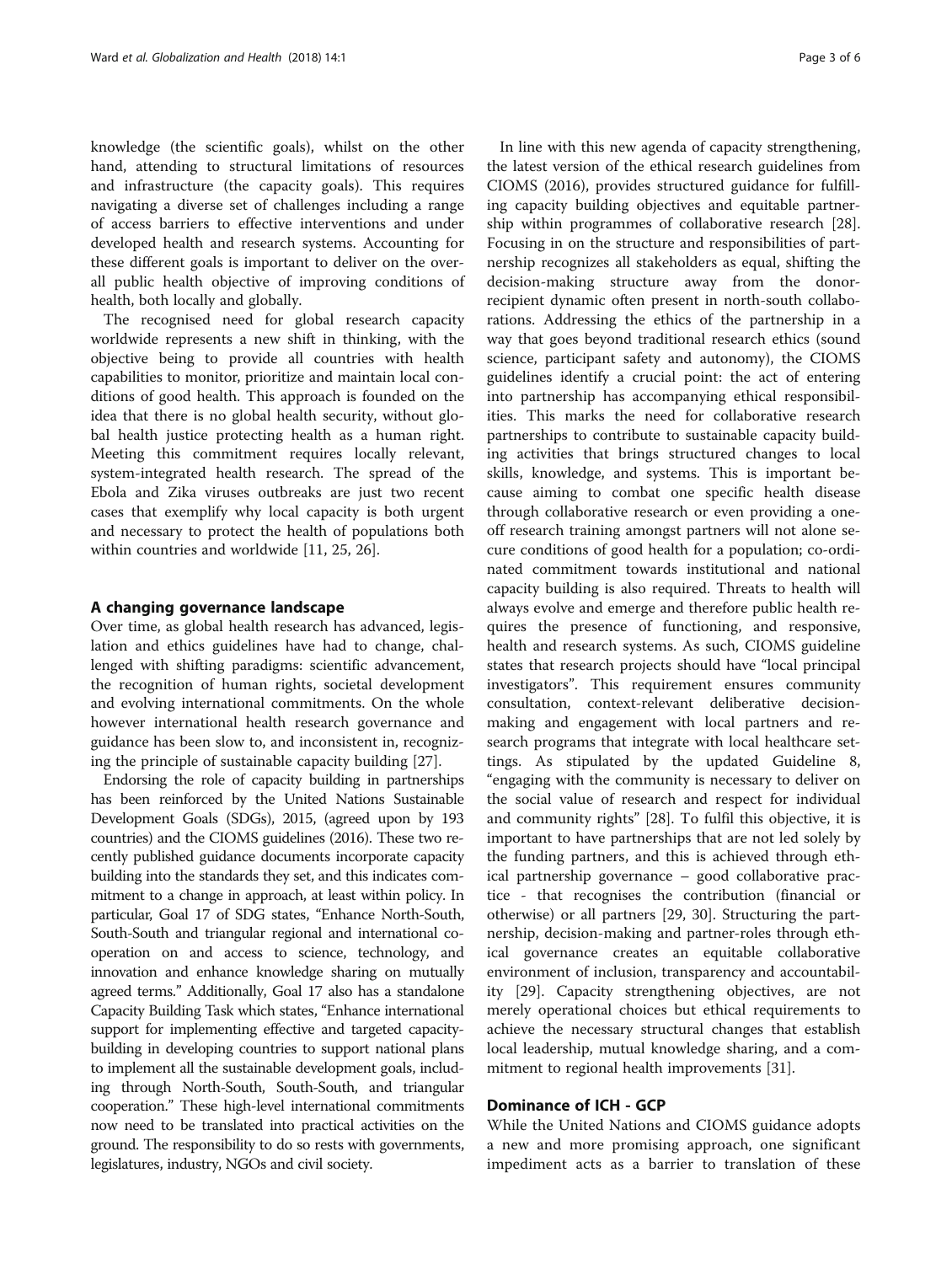essential principles into practice; the International Conference on Harmonization Technical Requirements for Registration of Pharmaceutical for Human Use (ICH) Good Clinical Practice (ICH-GCP). ICH-GCP guidelines have come to define the obligations of the research enterprise, and govern the role and responsibilities of international health research programmes. However, the adoption of ICH-GCP has been driven by the interests of the pharmaceutical industry [\[32](#page-5-0)]. This has perpetuated an overemphasis on clinical research guidelines that is distinct from broader objectives of collaborative research and, we argue, at odds with the objectives of the UN Sustainable Development Goals. ICH-GCP sets out to protect against human rights violations in health research by referring to the Declaration of Helsinki (DoH) and Nuremberg Code (and even in this respect its success in achieving this aim has been questioned) [[33\]](#page-5-0). However, this narrow focus overlooks the partnership issues of international collaborative health research, with respect to ethical governance, social justice and promoting equity, despite these being the practical challenges of global health research today. As such, the acquired superiority, and overwhelming reliance on ICH-GCP as ethics guidance is problematic, and stands at odds with the commitment of all sectors to implement strategies that fulfil the UN Sustainable Development Goals. The aim of protecting participants from harm has become too narrowly construed to the limited framework of the researcher-participant relationship [\[5](#page-4-0)]. The harm or exploitation of a complex multi-stakeholder collaborative partnership can be much wider, and these concerns and risks need to be addressed with the community and the healthcare system where the research takes place [\[34](#page-5-0)]. At present under ICH-GCP, poorly- resourced research institutes are often instructed as service centers, rather than treated as equal collaborating partners. We argue that greater consideration needs to be given to Good Collaborative Practice, as well as Good Clinical Practice. Inequitable partnerships pose a direct threat to public health [[30, 35\]](#page-5-0). Inherent injustice between partners can lead to disruption in programmes of research and public health [\[36](#page-5-0), [37\]](#page-5-0), compromise trust in local and global systems and [\[11,](#page-4-0) [12](#page-5-0)]; may even result in costly (time, money and reputation) legal consequences [[38](#page-5-0)]. It is most unfortunate that the ICH did not take the opportunity of the revision of GCP in 2016 to incorporate a statement on partnership considerations and capacity building. During the review process there were repeated calls for the guidance to be updated with partnership governance and greater consideration for the needs of resourceconstrained settings and yet, these safeguards have not been incorporated into the new updates [\[39](#page-5-0)–[41\]](#page-5-0).

# Recommendations: good collaborative practice

Moving forward, what changes are needed to incorporate sustainable capacity strengthening into collaborative partnerships? One is to increase awareness amongst global actors, funders, institutions, researchers and ethical review boards. In particular, it should be noted that the ICH-GCP requirements are ethically valid only to the extent that proper procedure must be followed when conducting health research; but this is only one criterion for what makes health research ethically acceptable. The ethical lens of good clinical practice needs to be widened beyond the limited protection of the participant towards a collectivist approach of good collaborative practice.

The interests of partners need not be the same, but they should be reciprocal. Therefore we recommend the process of creating a joint MoU to foster the spirit of collaboration better. We further recommend that the MoU could be a document with set criteria to direct negotiations; for example, requiring details on the constitution of the partnership and capacity strengthening in relation to the individual, institutional and operational obligations. The MOU process should be structured to facilitate communication across partners of complex collaborative research. This approach is important for defining the interests and needs of the various stakeholders; the research priorities and; the joint capacity agendas. Through co-operation partners can then form a balanced operational relationship of understanding that (fairly and transparently) allocates resources, responsibilities and project ownership amongst all partners. The partnership co-ordination set out in an MOU is crucial for realising the shared responsibilities and rewards of global health research. For example, establishing equitable partner inclusion on collaborative research protocol design, project implementation, standards of care, data handling, scientific analysis, authorship, intellectual property rights and; access to novel health research and innovation.

In the same way that an ethics committee examines an informed consent form to ensure protection of individual participants, review of the memorandum of understanding would allow oversight of capacity strengthening commitments, equitable resource allocation and evaluate the social value of the study. Procedurally, the MoU process could be stated in ICH-GCP and enforced through national legislation in much the same way as is seen with the participant informed consent process.

A second approach, beyond awareness and education, would be to co-ordinate, strengthen and enforce local laws requiring equitable research partnerships and system strengthening. Clearer agreement within guidance provisions in legislation would also have the benefit of streamlining protocol reviews across different ethical review boards and regulators, while also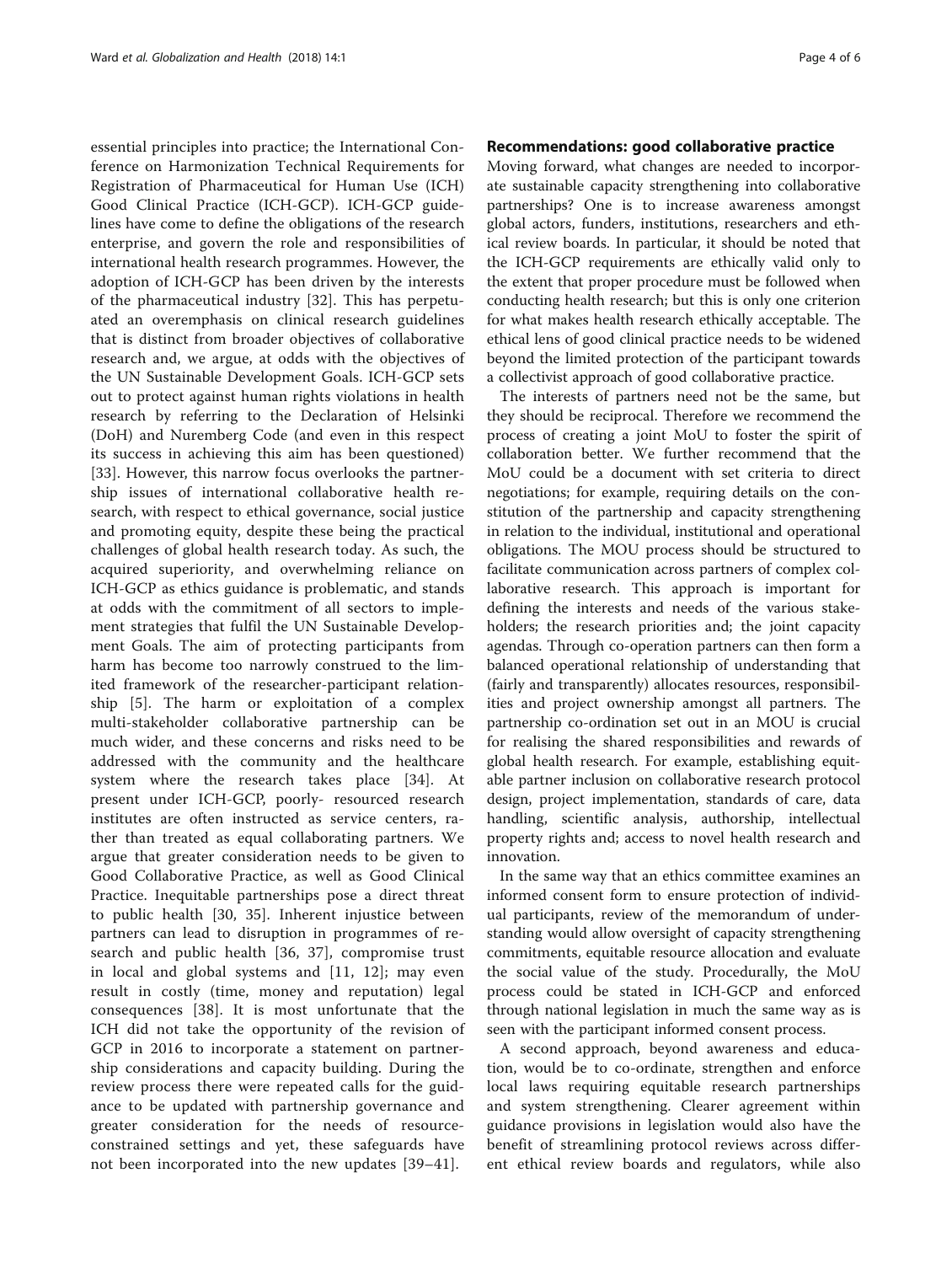<span id="page-4-0"></span>reducing procedural time delays, especially in multicenter studies.

The third option would be to change the ICH-GCP guidelines themselves to secure good collaborative practice through ethical partnership governance and capacity strengthening requirements. This could have been done in 2016, but the opportunity was missed. This approach honours nation state sovereignty and promotes local health research capabilities.

# Conclusion

The long-term objective for the global health community is to establish self-sufficient healthcare systems worldwide that can undertake research and respond to changing health environments. The need for autonomous and locally-led systems of health research has been better recognized with international policy campaigns, and in novel ethical research guidance. These sources have adopted various conditions requiring that local capacity building is supported in collaborative health research. Arguably, no further progress in establishing global health research systems will be achieved if the limited scope of ICH-GCP continues to take priority, as the only or overriding criteria of ethical health research. At present, this international standard of health research does not require capacity building, locally-led research or even community engagement. We argue that this needs to change. Ethical research requires that Good Clinical Practice is complemented with Good Collaborative Practice. Together, such guidance will govern international health research partnerships that nuture sustainable health research-, and health- systems in accordance with their mission; to address global health inequalities and improve local conditions of health worldwide.

#### Abbreviations

CCCGH: CCGHR Principles for Global Health Research; CIOMS: Council for International Organizations of Medical Sciences (CIOMS); COHRED: Council on Health Research for Development; DoH: Declaration of Helsinki; E6 (R1): Good Clinical Practice Guidance Document of ICH; E6 (R2): Integrated Addendum to Good Clinical Practice (GCP) of ICH; EU: European Union; FDA: Food and Drug Authority; GCP: Good Clinical Practice; GEP: Good Epidemiological Practice; GLP: Good Laboratory Practice; GMP: Good Medical Practice; ICESCR: International Covenant on Economic, Social and Cultural Rights; ICH: International Conference on Harmonization Technical Requirements Pharmaceuticals for Human Use; KFPE: Commission for Research Partnerships with Developing Countries; MOU: Memorandum of Understanding; REC SOPs: Research Ethics Committees Standard Operating Procedures; TRREE: Training and Resources in Research Ethics Evaluation; UN SDGs: United Nations Sustainable Development Goals (2015); UNDHR: Universal Declaration of Human Rights; WHO: World Health Organization

#### Acknowledgements

#### We would like to thank:

The Institute for Biomedical Ethics (IBMB) and the Swiss Tropical and Public Health Institute of the University of Basel for providing financial and academic support for the project. This paper has been produced as part of a broader

research project on Global Health Research Ethics: The Role and Responsibilities of International Health Research Partnerships in Low Resource Settings. Ifakara Health Institute, Tanzania; Adv. Clarence KIPOBOTA [Msc. PPA, Msc. CED & LL.B], Legal and Development Consultant, Tanzania; and INDEPTH Network, Ghana for kindly providing advisory support.

## Funding

Not applicable

#### Availability of data and materials

Not applicable

### Authors' contributions

CLW analyzed the literature, ethics guidance and legislation, and constructed a first draft of the manuscript. DSh assisted in editing the paper and advising on content and conceptual ideas. All other authors (DSp, OS, MT, BE) have advised on at least three drafts providing critical comments and conceptual ideas. All Authors have read and approved the final manuscript.

#### Ethics approval and consent to participate

Not applicable

#### Consent for publication

Not applicable

#### Competing interests

The authors declare that they have no competing interests.

#### Publisher's Note

Springer Nature remains neutral with regard to jurisdictional claims in published maps and institutional affiliations.

#### Author details

<sup>1</sup>Institute for Biomedical Ethics, University of Basel, Bernoullistrasse 28, 4056 Basel, Switzerland. <sup>2</sup>Institute for Biomedical Ethics, University of Basel, Basel Switzerland. <sup>3</sup>Institut de Droit de la Santé, University of Neuchâtel, Neuchâtel, Switzerland. <sup>4</sup>INDEPTH Network, Accra, Ghana. <sup>5</sup>Swiss Tropical and Public Health Institute, University of Basel, Basel, Switzerland. <sup>6</sup>Institute for Biomedical Ethics, University of Basel, Basel, Switzerland.

## Received: 13 April 2017 Accepted: 29 December 2017 Published online: 08 January 2018

#### References

- 1. Hanney SR, Gonzalez-Block MA. Organising health research systems as a key to improving health: the world health report 2013 and how to make further progress. Health Res Policy Syst. 2013;11:47.
- 2. World Health Organization. The World Health Report 2013: Research for Universal Health Coverage. Luxembourg: World Health Organization; 2014.
- 3. Denburg A, Galindo CR, Joffe S. Trials infrastructure as good old-fashioned health system strengthening. Am J Bioeth. 2016;16(7):W3–5.
- 4. Franzen SR, Chandler C, Lang T. Health research capacity development in low and middle income countries: reality or rhetoric? A systematic metanarrative review of the qualitative literature. BMJ Open. 2017;7(1):e012332.
- Petryna A. Clinical trials Offshored: on private sector science and public health. BioSocieties. 2007;2(1):21–40.
- 6. Sewankambo N, IJsselmuiden C. Responsive research in developing countries. Lancet. 2008;372(9632):11–3.
- 7. Gostin LO, Sridhar D. Global Health and the law. New Engl J Med. 2014; 370(18):1732–40.
- 8. UNDP. Capacity Assessment and Development in a System and Strategic Management. New York: Bureau for Development Policy, UNDP, 1998.
- 9. Denburg A, Rodriguez-Galindo C, Joffe S. Clinical trials infrastructure as a quality improvement intervention in low- and middle-income countries. Am J Bioeth. 2016;16(6):3–11.
- 10. WHO. World Health Organization International Health Regulations (2005) France: WHO; 2005 [cited 2017 14.04.2017]. Available from: [http://apps.who.](http://apps.who.int/iris/bitstream/10665/246107/1/9789241580496-eng.pdf) [int/iris/bitstream/10665/246107/1/9789241580496-eng.pdf](http://apps.who.int/iris/bitstream/10665/246107/1/9789241580496-eng.pdf). Accessed 4 Jan 2018.
- 11. Heymann DL, Liu J, Lillywhite L. Partnerships, not parachutists, for Zika research. N Engl J Med. 2016;374(16):1504–5.